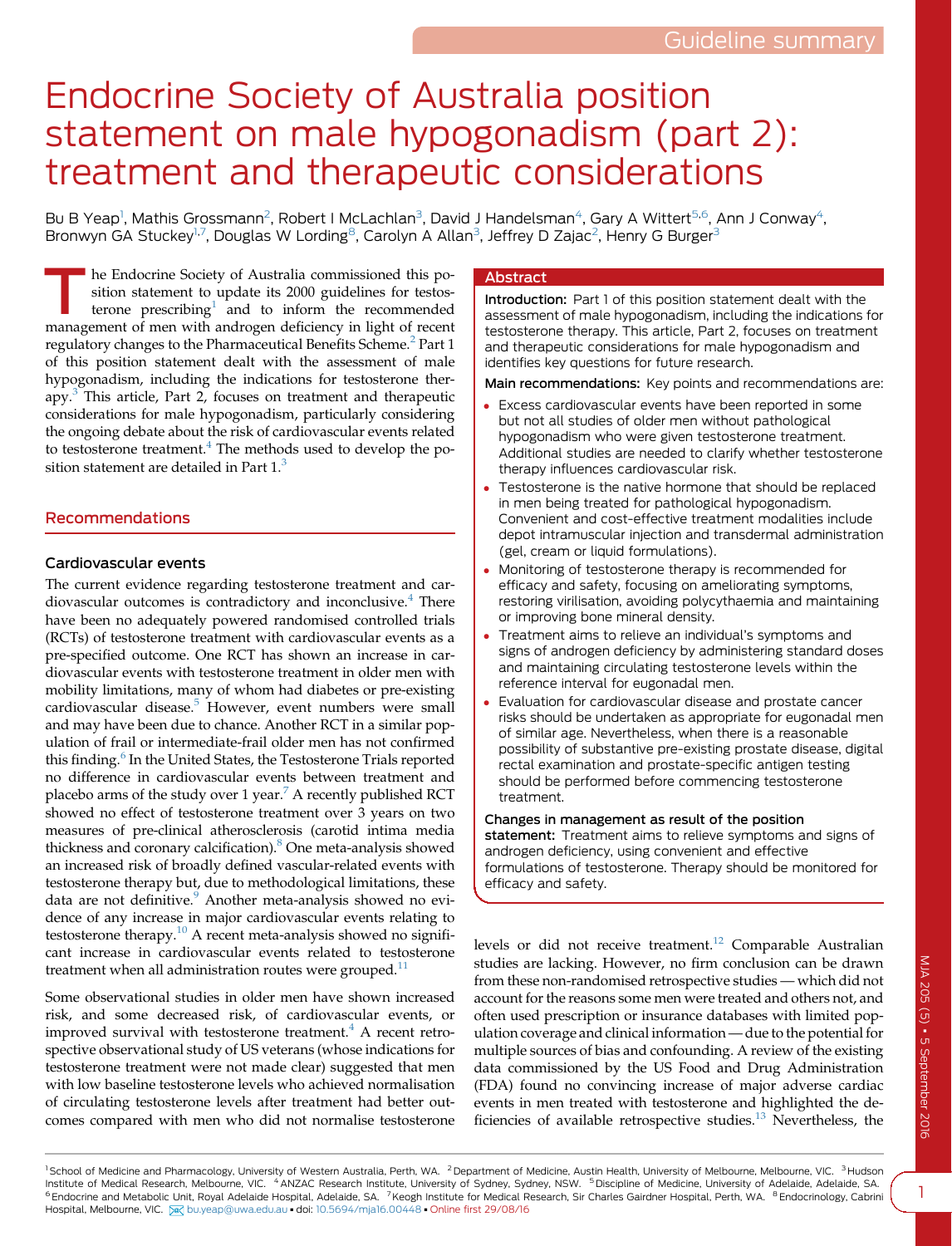## <span id="page-1-0"></span>Guideline summary

FDA mandated labelling of US testosterone products to warn about a possible increased risk of venous thromboembolism, heart attack and stroke, and recommended a new prospective study of sufficient power to evaluate safety.<sup>[14](#page-3-0)</sup> Overall, until better evidence is available, it seems prudent to use testosterone treatment with a degree of caution in older men with known cardiovascular disease, especially in men without pathological hypogonadism.

## Testosterone formulations and side effects

The effects of testosterone in different tissues vary as a result of the metabolism of testosterone into its active metabolites by the enzymes 5a-reductase (an amplification pathway that converts testosterone to 5a-dihydrotestosterone [DHT], an androgen with enhanced potency acting on the androgen receptor) and aromatase

(a diversification pathway that converts testosterone to oestradiol, which acts on the oestrogen receptor).<sup>[15](#page-3-0)</sup> Each of these hormones is increasingly recognised as being critical for male health. DHT drives genital differentiation in the male fetus (acting on the urogenital sinus derivatives that form the prostate and external genitalia), while oestradiol is a major determinant of male bone density and has additional roles in the brain, metabolism and possibly sexual function.<sup>[16,17](#page-3-0)</sup> In many ways, testosterone is "three hormones" in one" — an important physiological consideration when using testosterone rather than other androgens for replacement therapy regimens.

Testosterone preparations available in Australia, with their route of administration, dosing and side effects, are shown in Box 1. The more common adverse effects include polycythaemia, elevation of

#### 1 Testosterone formulations currently available in Australia Preparation **Advantages** Disadvantages Disadvantages and adverse effects Testosterone level monitoring Testosterone gel 1% (Testogel, Besins Healthcare) 50 mg sachets (or pump pack) Daily Can be self-administered Pump applicator option available **Chance for inadvertent transfer** to close contacts (spouse, children, nurses) Must cover application site Variation in blood testosterone levels Morning, before application, after use for 7 days Testosterone undecanoate (Reandron 1000, Bayer) 1g intramuscular injection 3-monthly Convenience Compliance Slow to reach steady-state blood testosterone levels Cannot be self-administered Injection site pain Post-injection cough due to pulmonary oil microembolism Deep intramuscular injection unsuitable for men with coagulopathies or thrombocytopenia Morning, before fourth injection; aim for trough level of 10-15 nmol/L Allow a further 2-3 injections after dose adjustment before rechecking Testosterone transdermal solution • Can be self-administered • (Axiron, Eli Lilly) 60 mg ( $2 \times 30$  mg applications) Daily Chance for inadvertent transfer to close contacts (spouse, children, nurses) Pump applicator required Must be administered in the axilla and cover application site May not wash, shower or swim within 2 hours of application After 2 weeks, trough level taken 2-8 hours after application Testosterone cream 5% (Androforte, Lawley) 2 mL Daily Can be self-administered Chance for inadvertent transfer to close contacts (spouse, children, nurses) Must cover application site Variation in blood testosterone levels Morning, before application, on the 15th day after starting treatment Testosterone esters (Sustanon, Aspen; or Primoteston, Bayer) 250 mg intramuscular injection Fortnightly Fewer treatment episodes • may improve compliance Frequency of injections Fluctuation in blood testosterone levels Injection site pain Fluctuation in mood or libido Excessive erythrocytosis Baseline and at intervals during treatment Testosterone patch (Androderm, Allergan) 2.5mg or 5.0 mg Daily Can be self-administered • Skin irritation Limited scope for dose variation Morning, after evening application Testosterone undecanoate oral (Andriol, Merck Sharp & Dohme) 40 mg capsule 2-3 times per day Can be self-administered • Frequent dosing required  $(2-3/day)$  Marked variation in blood testosterone levels **•** Gastrointestinal intolerance After 2 weeks

2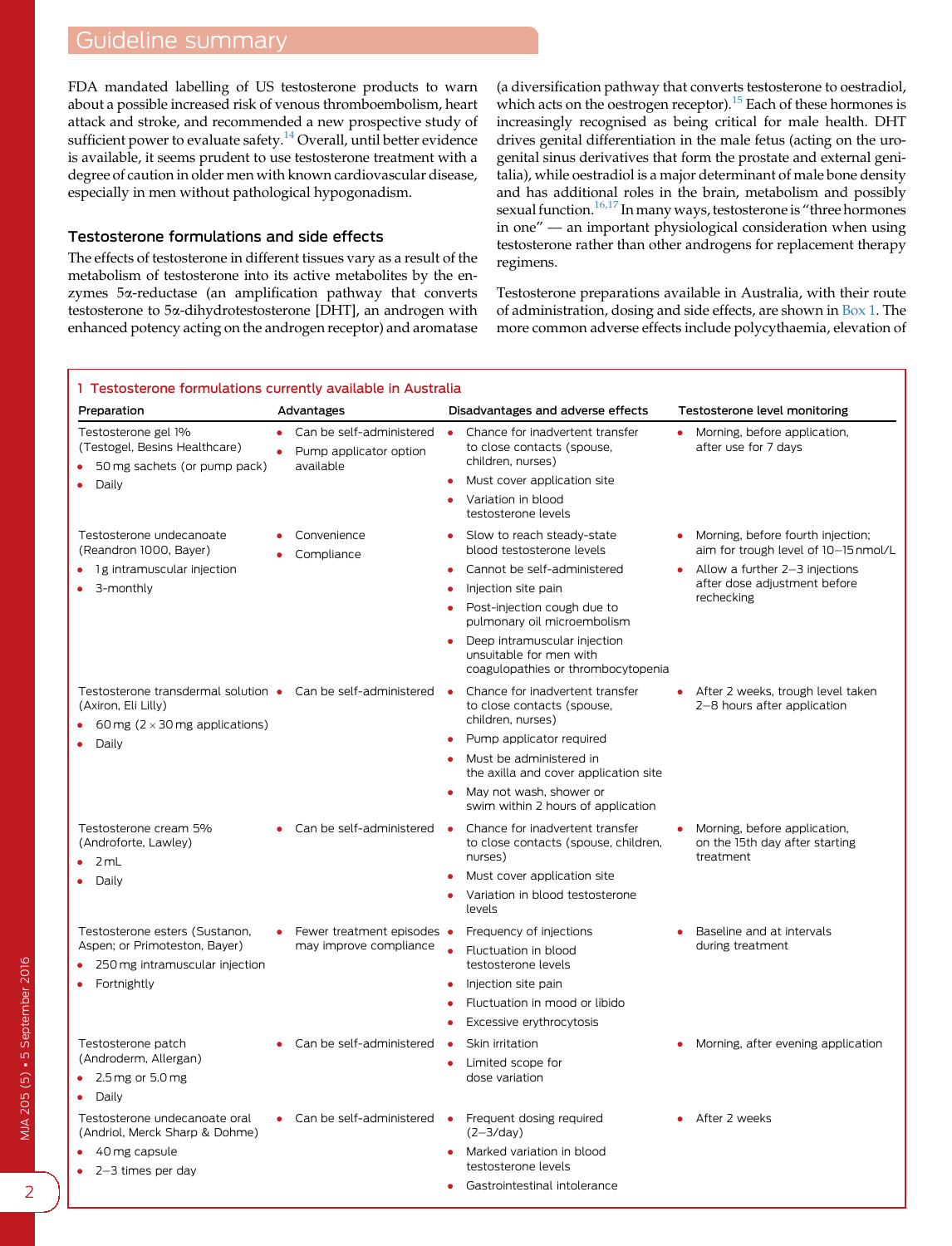<span id="page-2-0"></span>prostate-specific antigen (PSA) levels (which includes an expected effect of testosterone replacement at the start of treatment, but may also detect subclinical or latent prostate cancer), acne and oily skin, reduced sperm production and impaired fertility. Less common adverse effects include gynaecomastia, male pattern balding (which can be familial) and weight gain, as well as fluctuations in mood, libido or hot flushes, which reflect stop-start treatment or excessive fluctuations in serum testosterone levels. Other reported side effects include difficulty passing urine, muscle pain, priapism and increased blood pressure. Refer to prescribing information for further details of formulation-specific side effects.

## Monitoring of testosterone therapy

Efficacy. The best clinical measure of adequate restoration of androgen status is identification and monitoring of the man's leading symptom. These clinical features are highly variable between men but highly reproducible within any man and distinctive to that individual.<sup>18</sup> Timing of hormone sampling relative to the most recent dose is important in monitoring the adequacy of testosterone replacement therapy, with the goal being to evaluate steady-state blood levels. This is feasible with injectable and transdermal products, using the trough (ie, pre-next dose sampling), but not with oral testosterone, due to its capricious pharmacokinetics. Random blood sampling without regard to the timing of the most recent dose is uninformative and not recommended. In patients using injectable or transdermal testosterone products, trough testosterone levels should be within the lower part of the reference interval for eugonadal men. In patients with testicular failure (primary or hypergonadotropic hypogonadism), persistent elevation of serum luteinising hormone levels during treatment may indicate inadequate testosterone dosage, frequency or compliance. Periodic monitoring of bone density (at intervals of  $1-2$  years) may assist in evaluating extent and chronicity of pretreatment androgen deficiency, as well as adequacy of replace-ment therapy.<sup>[19](#page-3-0)</sup>

Safety. There is no convincing evidence that men with pathological hypogonadism treated with testosterone have any increased risk of benign or malignant prostate disease, although men with lifelong androgen deficiency due to Klinefelter syndrome are relatively protected against prostate cancer.<sup>[20](#page-3-0)</sup> A recent metaanalysis of 22 RCTs involving 2351 participants treated for up to 36 months found no association of testosterone treatment with prostate cancer.<sup>[21](#page-3-0)</sup> Similarly, an analysis from a population-based linked cancer registry did not find any association of testosterone therapy with high-grade prostate cancer.<sup>[22](#page-3-0)</sup> Given that population screening for prostate cancer by measuring serum PSA levels is not recommended, as it is not sufficiently safe and cost-effective, $2<sup>3</sup>$ monitoring for prostate disease during testosterone treatment should be undertaken as appropriate for eugonadal men of similar age (ie, based on individualised clinical assessment and judgement). However, when there is a reasonable possibility of substantive pre-existing prostate disease, digital rectal examination and PSA testing are required before testosterone treatment is commenced, so that pre-existing prostate cancer is not missed. Although PSA monitoring during testosterone therapy has become widely used, $24$  it is possible that routine PSA testing could essentially constitute PSA screening for prostate cancer and may lead to overdiagnosis and harm from interventions for clinically insignificant organ-confined prostate cancers.

Elevation of haemoglobin (or haematocrit [packed cell volume]) levels above the normal reference interval may occur with testosterone treatment, particularly in smokers. Haematology profile

should be assessed 3 months after initiation of testosterone treatment and then monitored on an annual basis. Secondary polycythaemia induced by testosterone treatment should prompt evaluation of other aggravating hypoxic conditions, such as smoking, sleep apnoea and respiratory failure. It can usually be managed by reduction of the testosterone dose (and/or frequency), but may rarely require venesection. In men with obstructive sleep apnoea, low testosterone levels are related primarily to obesity and will improve with weight loss. Treatment with continuous positive airway pressure improved testosterone levels in one study, but not in another study or a meta-analysis.[25-27](#page-3-0) Testosterone treatment only transiently worsens the severity of obstructive sleep apnoea,  $28$ <sup>x</sup> which, unless severe and untreated, need not be considered an absolute contraindication to its use (see Part 1, Box 4). $3$ 

Product-specific safety issues [\(Box 1\)](#page-1-0). Injectable testosterone preparations are relatively contraindicated in patients who have bleeding disorders or who are taking anticoagulants, where deep intramuscular injection carries a risk (although low) of haematoma formation.[29](#page-3-0) Transdermal preparations are preferable in this setting. In all patients, injectable preparations carry a risk of pain, bruising and pulmonary oil microembolism, which results in cough at the time of injection.<sup>[29,30](#page-3-0)</sup>

All transdermal preparations remain on the skin for some hours after application. These should be applied after morning showering, then covered with clothing to avoid direct skin transfer and risk of virilisation among children or women in intimate contact with the patient.

## **Conclusions**

Different formulations of testosterone are available for replacement therapy to relieve symptoms and signs of androgen deficiency in men with pathological hypogonadism, and can be personalised to individual men. There is no evidence that appropriate use of

### 2 Key research questions for well controlled clinical trials

- Does testosterone therapy provide meaningful health benefits in older men without pathological hypogonadism?
- Does testosterone treatment improve weight loss, in addition to lifestyle measures?
- Is testosterone an effective and safe treatment for preventing progression of pre-diabetes to type 2 diabetes in men?
- Does testosterone therapy among men without pathological hypogonadism influence the risk of heart attacks or strokes?
- What is the role of testosterone therapy in men with suppression of the hypothalamic-pituitary-testicular (HPT) axis from opioids?
- What is the optimal management of men with prolonged suppression of the HPT axis as a result of recreational misuse of androgens?
- What is the effect of depression and treatment of depression on function of the HPT axis?
- Is there a therapeutic role for partial oestrogen blockade (eg, using clomiphene) and aromatase inhibition (eg, using anastrozole, letrozole) to improve suppressed HPT axis function in men?
- Is there a role for pharmacological androgen therapy with 5a-dihydrotestosterone in men with specific diseases, to increase muscle or bone mass, aid wound healing or treat other systemic illness?  $\blacklozenge$